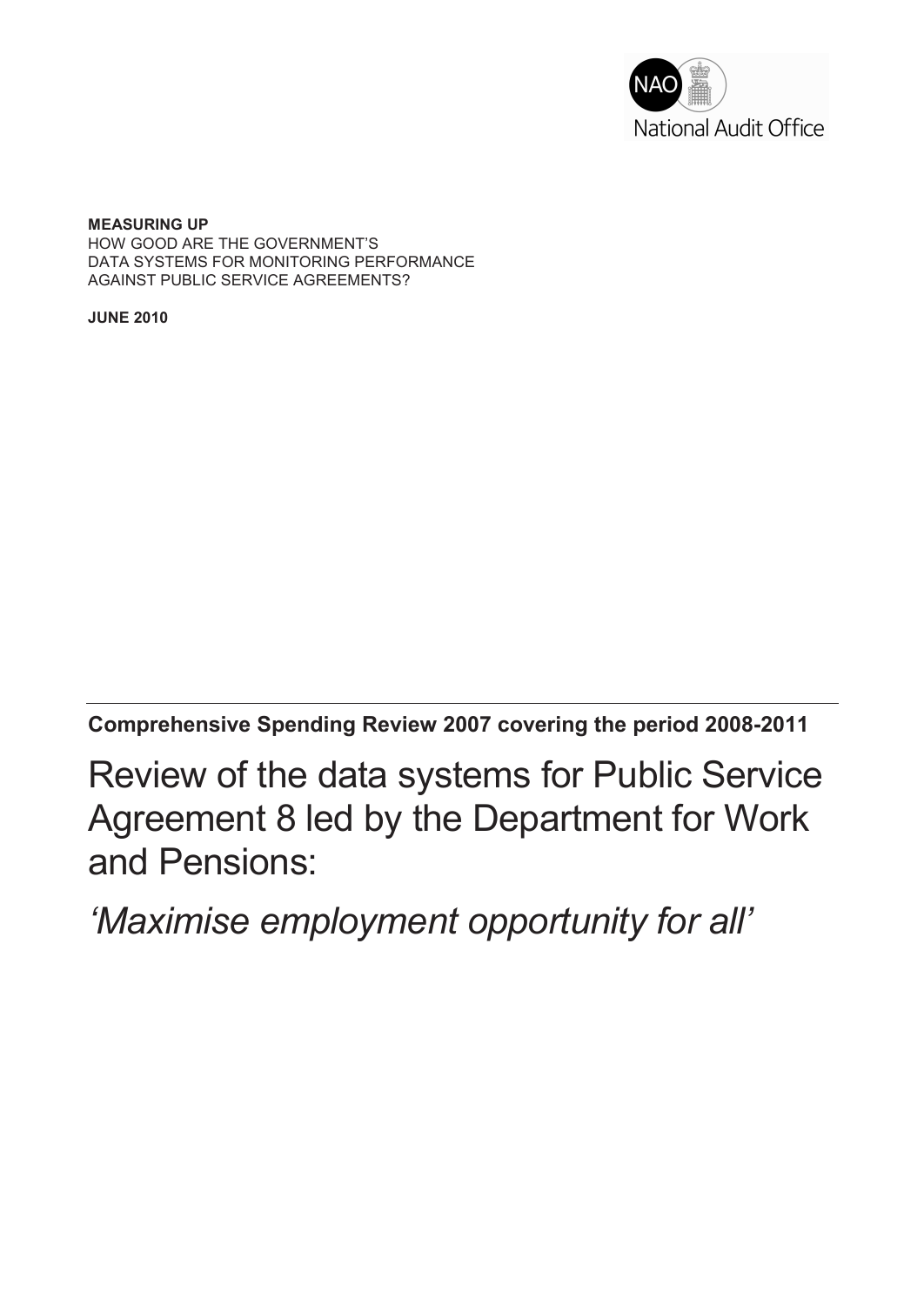Our vision is to help the nation spend wisely.

We apply the unique perspective of public audit to help Parliament and government drive lasting improvement in public services.

The National Audit Office scrutinises public spending on behalf of Parliament. The Comptroller and Auditor General, Amyas Morse, is an Officer of the House of Commons. He is the head of the National Audit Office which employs some 900 staff. He and the National Audit Office are totally independent of Government. He certifies the accounts of all Government departments and a wide range of other public sector bodies; and he has statutory authority to report to Parliament on the economy, efficiency and effectiveness with which departments and other bodies have used their resources. Our work leads to savings and other efficiency gains worth many millions of pounds; £890 million in 2009-10.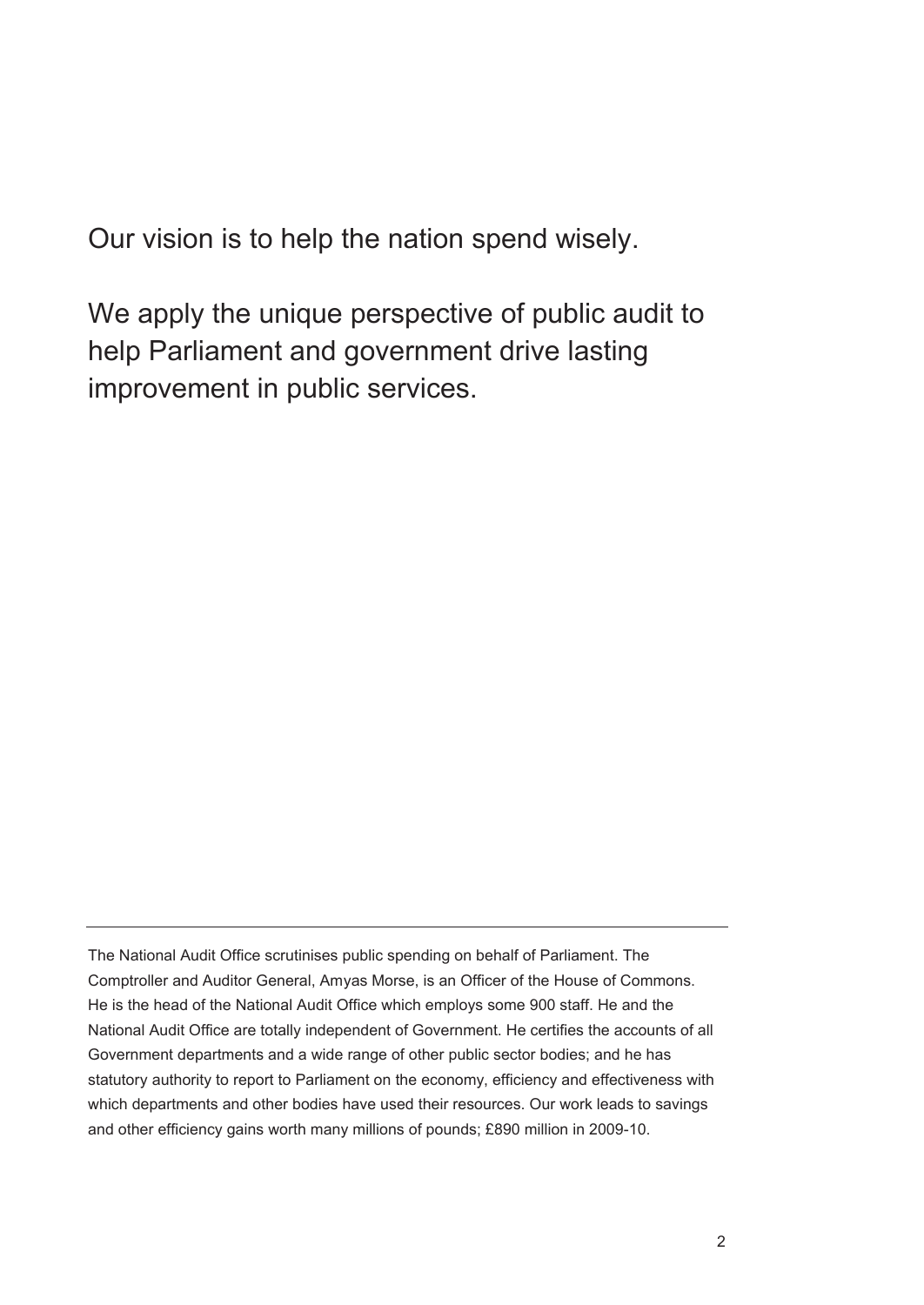

# **Contents**

| <b>Summary</b>                                                                                                               | 4  |
|------------------------------------------------------------------------------------------------------------------------------|----|
| Findings and conclusions for individual data systems                                                                         | 9  |
| Indicator 8.1: An increase in the overall employment rate<br>taking account of the economic cycle                            | 9  |
| Indicator 8.2: A narrowing of the gap between the employment<br>rates of [certain] disadvantaged groups and the overall rate | 11 |
| Indicator 8.3: A reduction in the number of people of Job Seeker's<br>Allowance and other out-of-work benefits               | 12 |
| Indicator 8.4: An increase in the proportion of people who leave<br>Benefit who stay off for a sustained period              | 14 |

The National Audit Office study team consisted of: Emma Huxley under the direction of Marcia Lant. KPMG completed the detailed fieldwork and initial draft report working to the NAO. This report can be found on the National Audit Office website at www.nao.org.uk For further information, please contact: National Audit Office 157-197 Buckingham Palace Road Victoria London SW1W 9SP Tel: 020 7798 7400

Email: enquiries@nao.gsi.gov.uk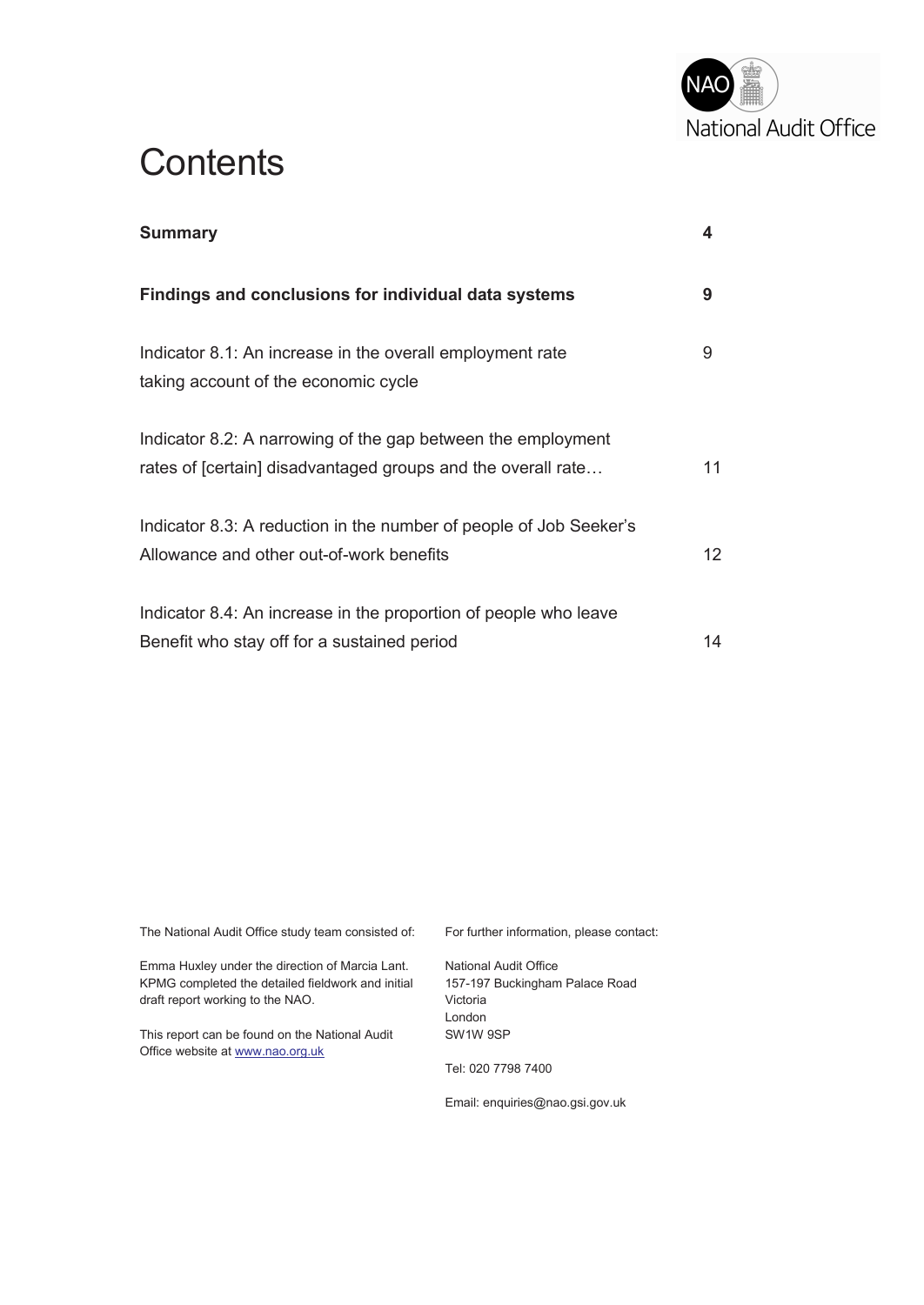# **Summary**

# **Introduction**

1. This report summarises the results of our examination of the data systems used by the Government in 2009 to monitor and report on progress against PSA 8 maximise employment opportunity for all.

## **The PSA and the Departments**

- 2. PSAs are at the centre of Government's performance measurement system. They are usually three year agreements, set during the spending review process and negotiated between Departments and the Treasury. They set the objectives for the priority areas of Government's work.
- 3. This PSA is led by the Department for Work and Pensions (the Department), with data provided by the Office of National Statistics (ONS) and a range of other sources. Each PSA has a Senior Responsible Officer who is responsible for maintaining a sound system of control across Departmental boundaries that supports the achievement of the PSA. The underlying data systems are an important element in this framework of control.
- 4. The most recent public statement provided by the Department on progress against this PSA at the time this review was carried out was in its 2009 Departmental Report.

# **The purpose and scope of this review**

- 5. The Government invited the Comptroller and Auditor General to validate the data systems used by Government to monitor and report its performance. During the period September 2009 to November 2009, the National Audit Office (NAO) carried out an examination of the data systems for all the indicators used to report performance against this PSA. This involved a detailed review of the processes and controls governing:
	- the match between the indicators selected to measure performance and the PSA. The indicators should address all key elements of performance referred to in the PSA;
	- · the match between indicators and their data systems. The data systems should produce data that allow the Department to accurately measure the relevant element of performance;
	- for each indicator, the selection, collection, processing and analysis of data. Control procedures should mitigate all known significant risks to data reliability. In addition, system processes and controls should be adequately documented to support consistent application over time; and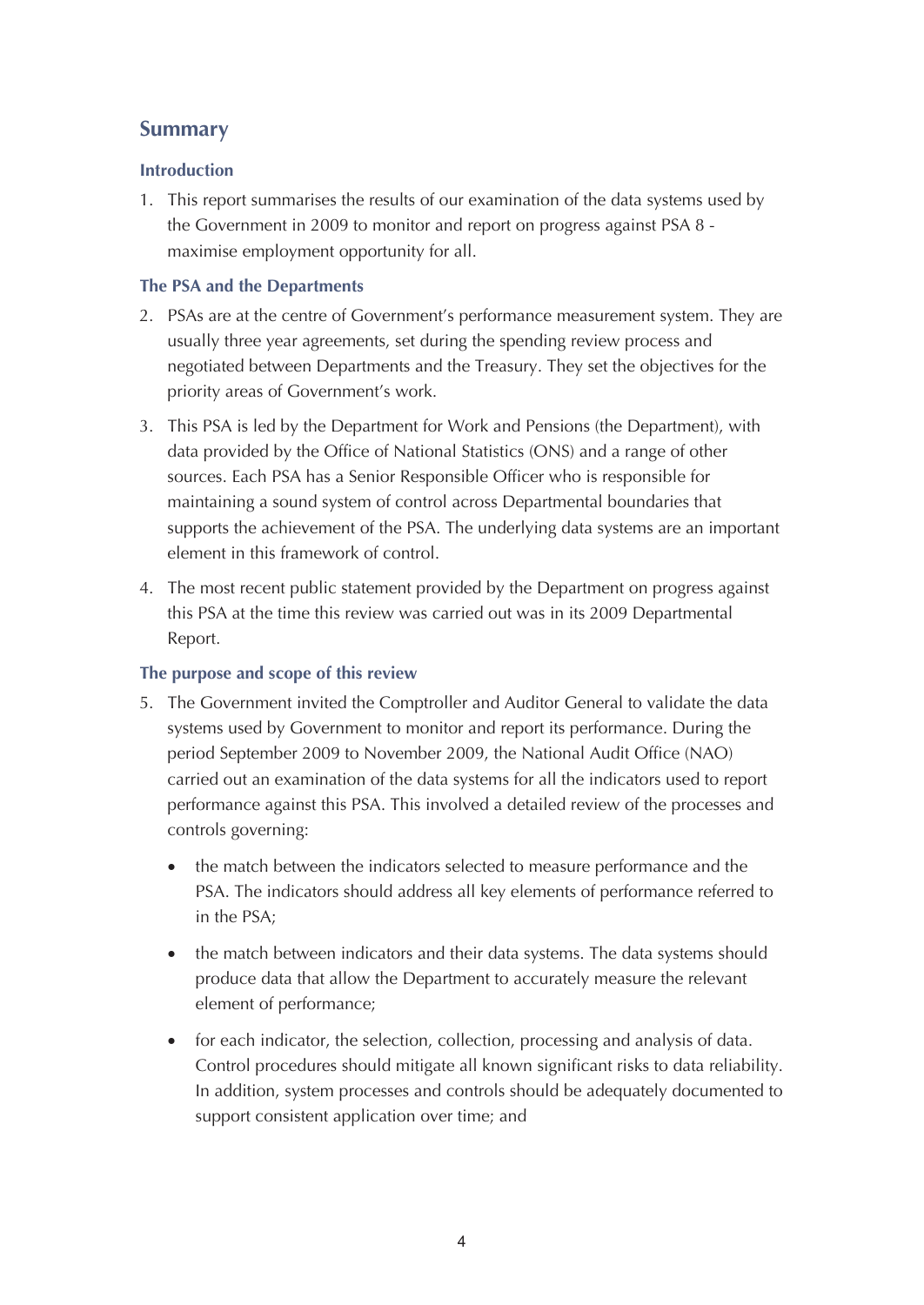- the reporting of results. Outturn data should be presented fairly for all key aspects of performance referred to in the target. Any significant limitations should be disclosed and the implications for interpreting progress explained.
- 6. Our conclusions are summarised in the form of traffic lights (see figure 1). The ratings are based on the extent to which the Department has:
	- (i) put in place and operated internal controls over the data systems that are effective and proportionate to the risks involved; and
	- (ii) explained clearly any limitations in the quality of its data systems to Parliament and the public.
- 7. The remaining sections of this report provide an overview of the results of our assessment, followed by a brief description of the findings and conclusions for each individual data system. Our assessment does not provide a conclusion on the accuracy of the outturn figures included in the Department's public performance statements. This is because the existence of sound data systems reduces but does not eliminate the possibility of error in reported data.

| <b>Rating</b>                          | <b>Description</b>                                                                                                                                                         |  |  |
|----------------------------------------|----------------------------------------------------------------------------------------------------------------------------------------------------------------------------|--|--|
| <b>GREEN</b><br>(Fit for<br>purpose)   | The data system is fit for the purpose of measuring and reporting<br>performance against the indicator.                                                                    |  |  |
| <b>GREEN</b><br>(Disclosure)           | The data system is appropriate for the indicator and the Department has<br>explained fully the implications of limitations that cannot be cost-<br>effectively controlled. |  |  |
| <b>AMBER</b><br>(Systems)              | Broadly appropriate, but needs strengthening to ensure that remaining<br>risks are adequately controlled.                                                                  |  |  |
| <b>AMBER</b><br>(Disclosure)           | Broadly appropriate, but includes limitations that cannot be cost-<br>effectively controlled; the Department should explain the implications<br>of these.                  |  |  |
| <b>RED</b><br>(Not fit for<br>purpose) | The data system does not permit reliable measurement and reporting of<br>performance against the indicator.                                                                |  |  |
| <b>RED (Not</b><br>established)        | The Department has not yet put in place a system to measure<br>performance against the indicator.                                                                          |  |  |

# **Figure 1: Key to traffic light ratings**

# **Overview**

8. The aim of this PSA is to maximise employment opportunity for all. This PSA is supported by four indicators as detailed in figure 2 below. There is a named senior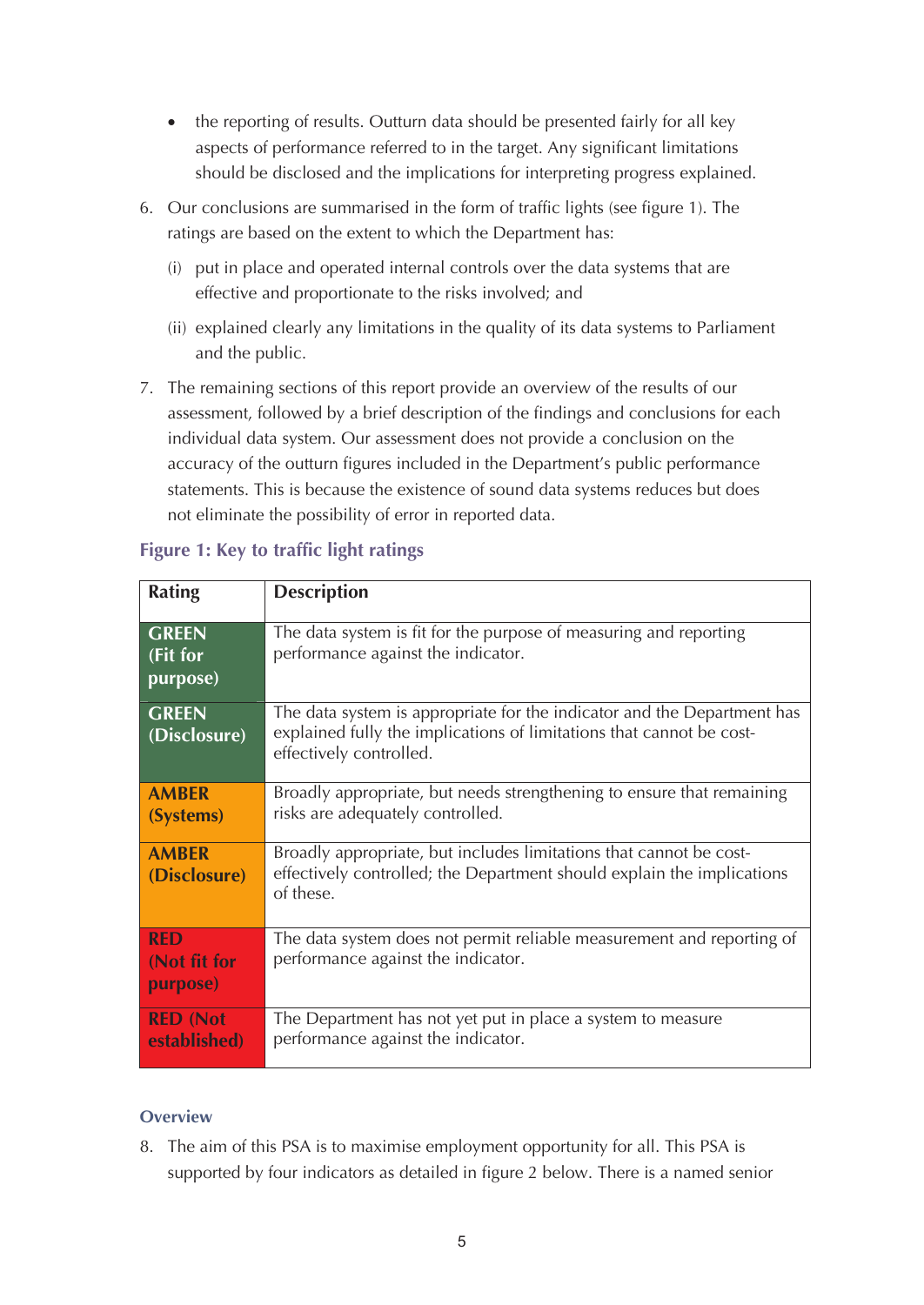officer within the Department responsible for each of these indicators. This officer is supported by a lead analyst. Performance against the indicators is monitored within the Department as part of its internal PSA performance reporting. Figure 2 summarises our assessment of the data systems. The data systems to support indicators are fit for purpose in that the data systems in place support the accurate measurement of the related area of performance. The same data systems are used for measuring performance against DWP's Departmental Strategic Objective 2 (maximise employment opportunity for all).

9. The Department should document procedure notes, explaining how each indicator is calculated and document the effectiveness of controls in place where third parties are relied upon, including methods of testing the effectiveness of controls. In addition, appropriate disclosures should be made on any deficiency in the data system and the effect this has on reported data.

| <b>No</b>      | <b>Indicator</b>                                                                                                                                                                                                                                                               | <b>Rating</b>                     |
|----------------|--------------------------------------------------------------------------------------------------------------------------------------------------------------------------------------------------------------------------------------------------------------------------------|-----------------------------------|
|                | An increase in the overall employment rate taking account<br>of the economic cycle.                                                                                                                                                                                            | <b>GREEN</b><br>(Fit for purpose) |
| $\mathfrak{D}$ | Gap between the employment rates of the following<br>disadvantaged groups and the overall rate: disabled people,<br>lone parents, ethnic minorities, people aged 50 and over,<br>the 15 per cent lowest qualified, those living in the most<br>deprived local authority wards. | <b>GREEN</b><br>(Fit for purpose) |
| 3              | A reduction in the number of people on working age out-of-<br>work benefits. <sup>1</sup>                                                                                                                                                                                      | <b>GREEN</b><br>(Fit for purpose) |
| $\overline{4}$ | An increase in the proportion of people who leave benefit<br>who stay off for a sustained period.                                                                                                                                                                              | <b>GREEN</b><br>(Fit for purpose) |

### **Figure 2: Summary of assessments for indicator data systems**

# **Findings**

10. The Department has a hierarchical management structure in respect of its performance management. The Department's Management Board provides corporate strategic leadership to the Department, in particular setting its strategy and allocating resources, agreeing business plans, monitoring performance and enhancing capability.

<sup>&</sup>lt;sup>1</sup> The definition of this indicator has been amended since the Departmental Report 2009 was published. The indicator is now "A reduction in the number of people on Jobseeker's Allowance and other working age out-of-work benefits, and an increase in the proportion of people leaving Jobseeker's Allowance within 3, 6 and 12 months." This was subsequently reported against in the Department's Autumn Performance Report published on 22 December 2009.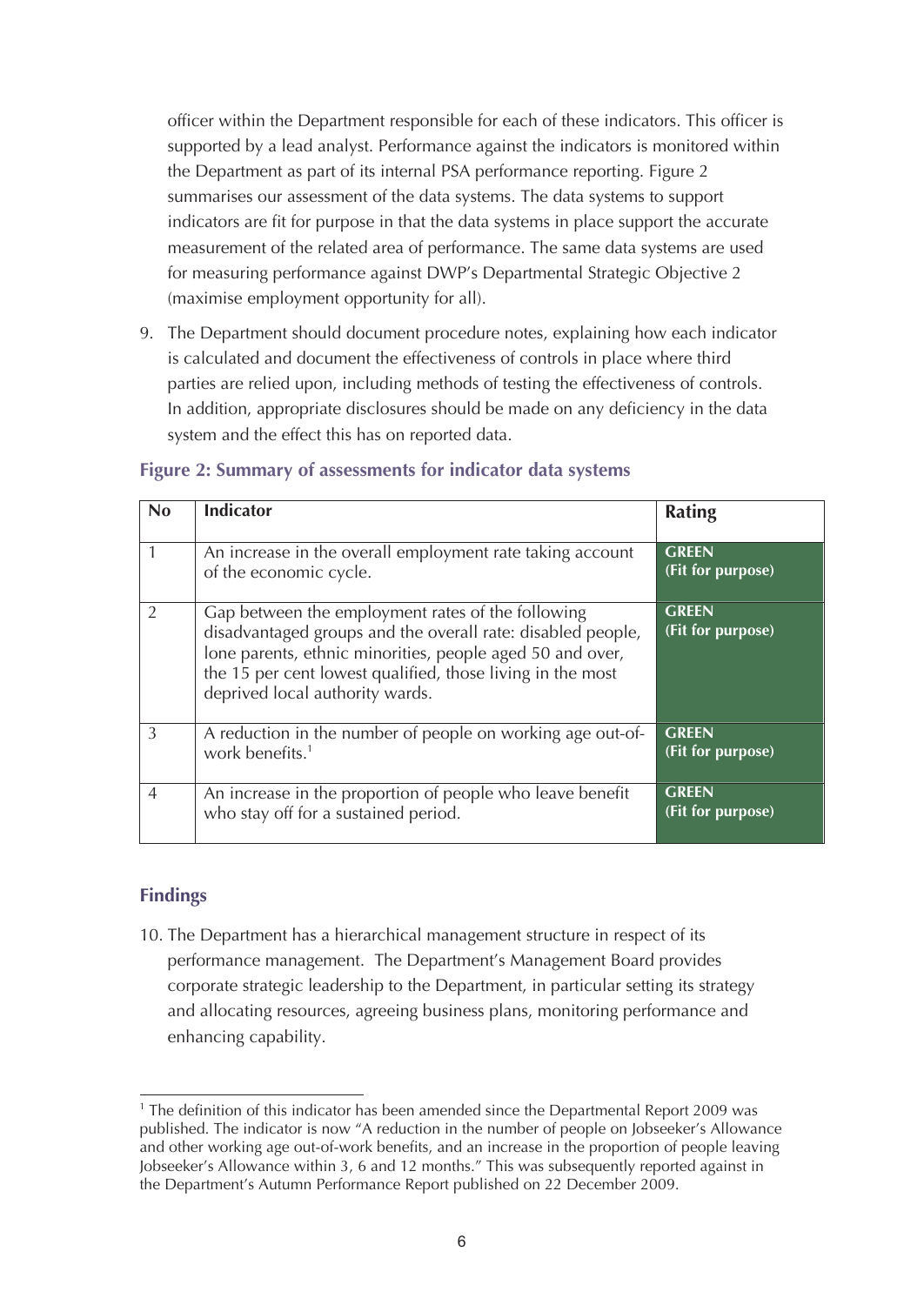- 11. The Department has integrated the indicators within this PSA into its operational and performance management activities, for instance by integrating them into its business plan and performance reports.
- 12. The Department's Finance Director General has Board level responsibility for data quality. However, issues of data quality are considered at many different levels within the Department. For example, the Department has a separate Information and Analysis Directorate, which is responsible for the Department's overall strategy on data quality and statistical sampling as well as providing information and training on compliance with the National Statistics framework and good practice for data quality in general to its analysts.
- 13. The Department's Corporate Risk Management Team within the Risk Assurance Division coordinates departmental risk management. Directors General and Programme Boards are responsible for risk management on individual PSA indicators, and data quality risks will normally be managed at this level. However, data quality risks can be escalated to the Departmental Board risk register for discussion through the Department's Management Board and the Departmental Audit Committee.
- 14. The Department undertakes internal monitoring though its Policy and Performance team with analysis being completed in respect of its performance against its PSAs and the underlying indicators, including the preparation of detailed reports setting out progress in key areas of activity, current performance against the relevant indicators, significant risks to performance and further action to be taken in order to mitigate the risks identified and to further the achievement of the Department's objectives. The information provided for the performance reports is received via PSA Senior Responsible Officers and their respective Policy Leads and Lead Analysts. Full performance is reported externally twice a year in the Autumn Performance Report and the Departmental Report.
- 15. The Department has in place satisfactory processes and controls which are designed to ensure the effective operation of business critical IT systems, including those used to collect, analyse and present performance information in respect of the Department's PSAs. The Department's Information Technology Director General is responsible for ensuring sound IT controls are established.
- 16. Our main conclusions and recommendations on the Department's overall arrangements with respect to its PSAs and the indicators that it encompasses are as follows:
	- The Department's governance arrangements in respect of its PSAs are satisfactory. The responsibilities for its PSA indicators and data quality have been clearly assigned and the Department has processes in place to monitor and report performance against those indicators with sufficient regard given to data quality in respect of PSA indicators.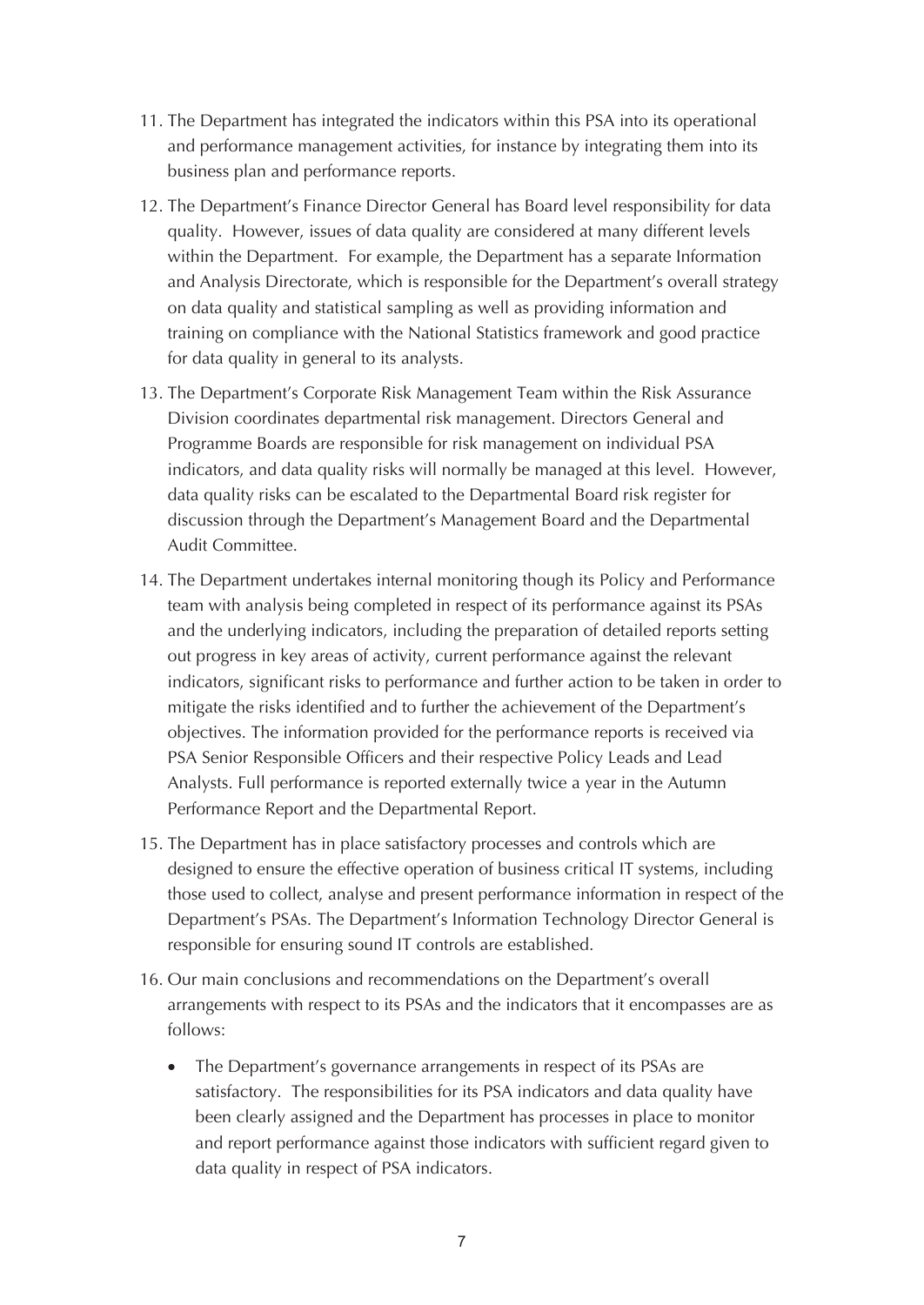- From our review of the Department's PSA indicators, we note that there is a general requirement for improvement against a baseline figure, as set out in the relevant Delivery Agreements and accompanying Measurement Annexes. The Department has agreed Measurement Annexes for all of its PSA indicators, setting out the definition of the indicator and the data sources to be used.
- There are not, in all cases, detailed written procedure notes in place, explaining how each indicator is to be calculated and how any outliers or missing data should be addressed. For two of the data systems supporting the PSA we found that processes are being reviewed in preparation for a UK Statistics Authority (UKSA) review. However, as up to date procedures are not recorded, this may make it difficult for the Department to ensure the comparability of data over time, particularly if responsibility for the calculation of performance against a given indicator is passed to a different member of staff. The Department should develop, for each indicator, formal procedure notes setting out how the indicator is to be calculated and reported, so that this can be undertaken consistently over time and by different individual members of staff. Such processes should include the formal recording of risks associated with the specific data quality system.
- Where deficiencies in systems are present, appropriate disclosures should be made by the Department together with the effect this has on reported data. Where these findings have implications for individual indicators, we detail them in the next section of this report.
- The Department is currently putting in place the arrangements necessary to implement the new Code of Practice for Official Statistics published by the UKSA in January 2009. At the time of writing this report an updated statement of compliance with the principles and protocols has not been issued by the Department.
- The Department needs to consider the issues regarding attribution and additionality as part of its overall assessment and consideration of its PSA indicators. By this we mean that the Department needs to ensure it and the readers and users of its information on its PSA indicators are aware of the fact that performance against some of its indicators could change and that change could have little or nothing to do with any actions taken or not taken by the Department (for example, it could be simply due to changing economic conditions within the UK).

#### **Assessment of indicator set**

17. In undertaking the validation we reviewed the documentation associated with the PSA and considered whether the indicators selected to measure progress are consistent with the scope of this PSA. We conclude that the indicators selected afford a reasonable view of progress, albeit this set of indicators needs to be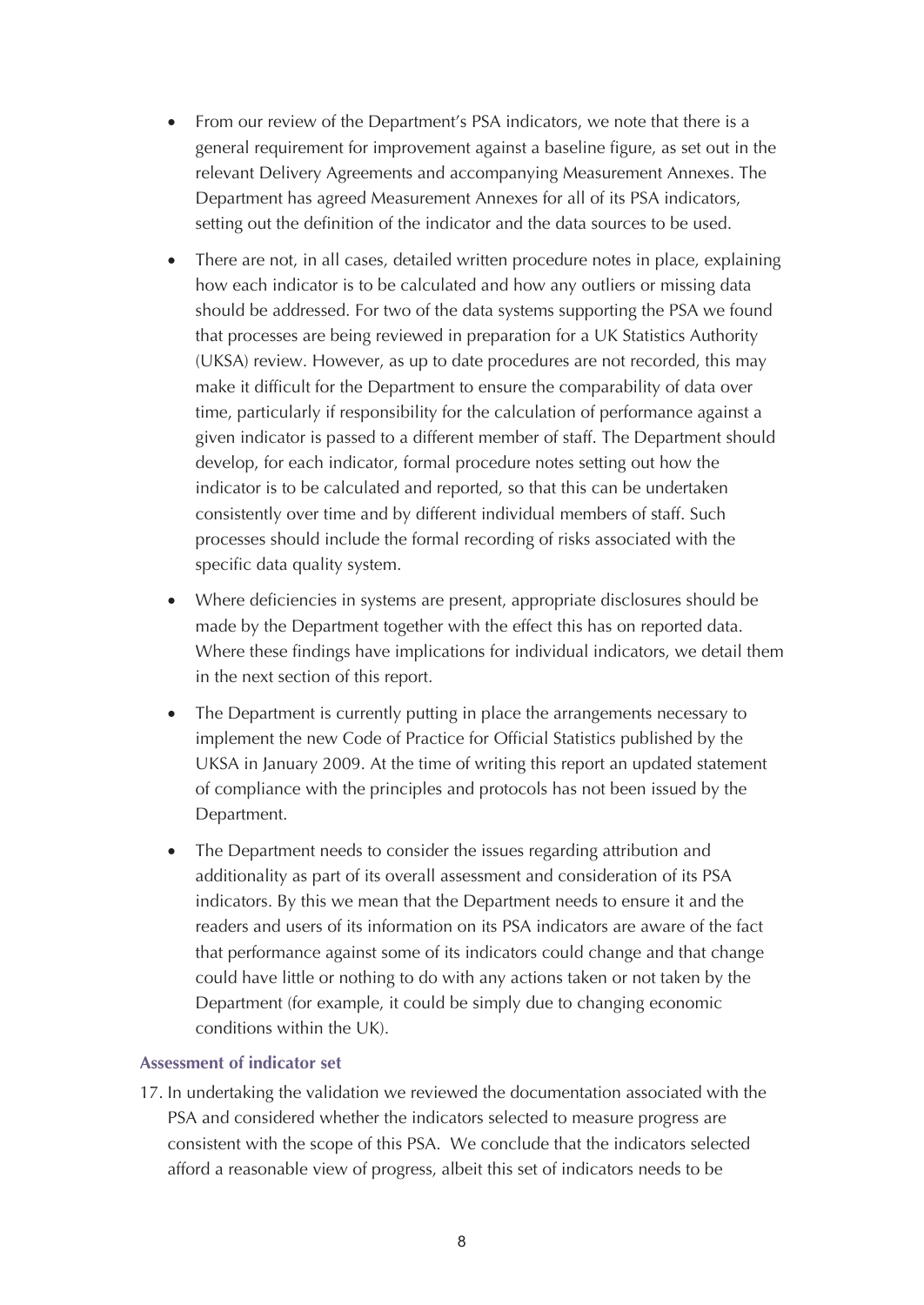considered in light of the fact that performance could change with little or no influence by the Department but rather as a result of changing economic conditions within the UK. In addition, there is no differentiation, and therefore no measure, of the differences in employment opportunities between females and males. However, the issue of changing economic cycles is equally valid for trends in male/female employment.

# **Findings and conclusions for individual data systems**

18. The following sections summarise the results of the NAO's examination of each data system.

# **Indicator 8.1: An increase in the overall employment rate taking account of the economic cycle**

# **Conclusion: GREEN (Fit for purpose)**

19. We have concluded that the data system underlying this indicator is fit for the purpose of measuring and reporting performance against the indicator.

### **Characteristics of the data system**

- 20. Performance against this indicator is determined by way of a calculation using data produced and published by the ONS as a National Statistic from the Labour Force Survey (LFS), with minimal analysis or processing by the Department. The Department places reliance on the quarterly data quality measures undertaken and reported by the UKSA, which it has reviewed, to gain its own assurance over the quality of the data. Therefore the Department only carries out sense checks and analytical review of the data received by the ONS on the LFS, such as performing quality assurance checks, including trend analysis, completeness checks and file integrity checks on all data received through the survey.
- 21. The data for this indicator is extracted from the LFS. This data is received by the Department in a seasonally adjusted form, and is then subject to a minimal amount of processing, with a rolling average taken, allowing performance against the indicator to be determined. The seasonal adjustment takes into account the impacts of seasonal working on the employment rate in holiday periods, particularly in June and December, and appears to be reasonable.
- 22. In developing the data system for this indicator, the Department has given consideration to the various aspects of its specific definition, such as whether to use seasonally adjusted rates or not and what constitutes a statistically significant increase, in order to ensure that these are reflected appropriately in the data system and in the reported data.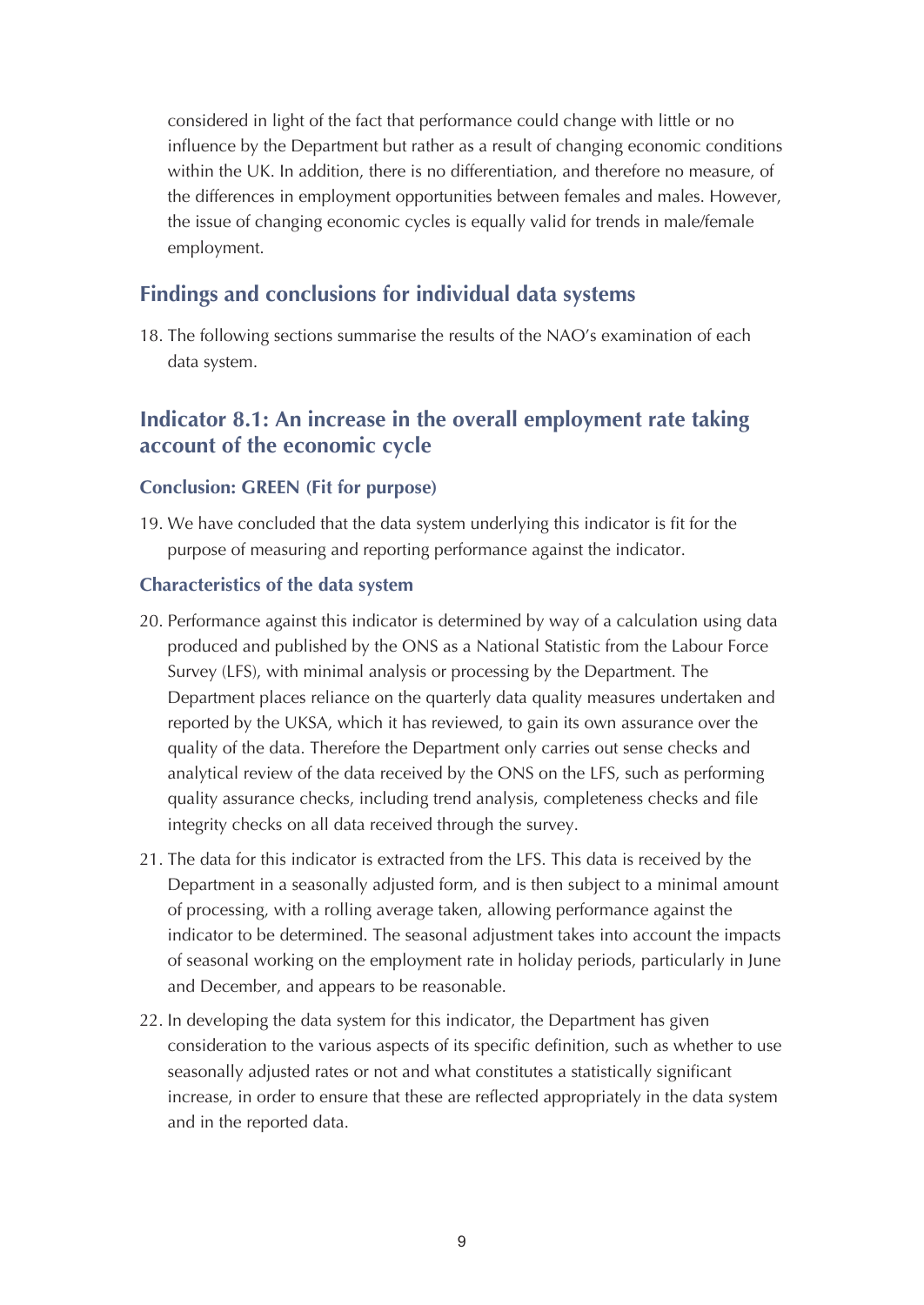# **Findings**

- 23. The analysts responsible for this indicator use the data from the LFS to calculate performance against the indicator, by way of a simple calculation to create a three month rolling average working age employment rate. The reported indicator is prepared by the PSA 8 team and reviewed independently by the LFS and Statistics team prior to publication, although this review is not evidenced.
- 24. This indicator has been calculated for several years by the Department. The Department has in place a specific team who receive the LFS data for the whole Department. They perform quality assurance checks, including trend analysis, completeness checks and file integrity checks on all data received through the LFS before it is released to the individual analysts responsible for processing and reporting throughout the Department.
- 25. Whilst the Department does not have a formal documented process in place to assess the risks to calculation of the indicator arising from system specification or data collection, the Department has considered whether any significant risks are adequately identified, acknowledged and mitigated to an acceptable level as part of its preparation for the UKSA's review. However, the presence of such a document would enable the Department to gain additional assurance that the data system in place is fit for purpose and over the reliability of the reported performance against the indicator. This comment is equally relevant for PSA 8, indicators 2, 3 and 4.
- 26. Our review of the Departmental Report identified that progress against the PSA is reported in a clear and understandable fashion. However, the Department does not include a description of the quality of the data system underlying the indicator, nor any issues identified with data quality (if there are any identified).
- 27. The data system does not measure all of the aspects of the indicator, since the indicator is "Overall employment rate taking account of the economic cycle". It would clearly be inappropriate for the Department to adjust the outturn data in this respect. It is noted that the assessment regime was put into place by HM Treasury at the beginning of the CSR07 period, and that the Department has reported against this.
- 28. The disclosure should clarify that the outturn data does not take account of the economic cycle. The Department should consider giving a narrative interpretation of the Department's performance in the light of the economic conditions, recognising the inherent uncertainty in estimating comparable points in economic cycles.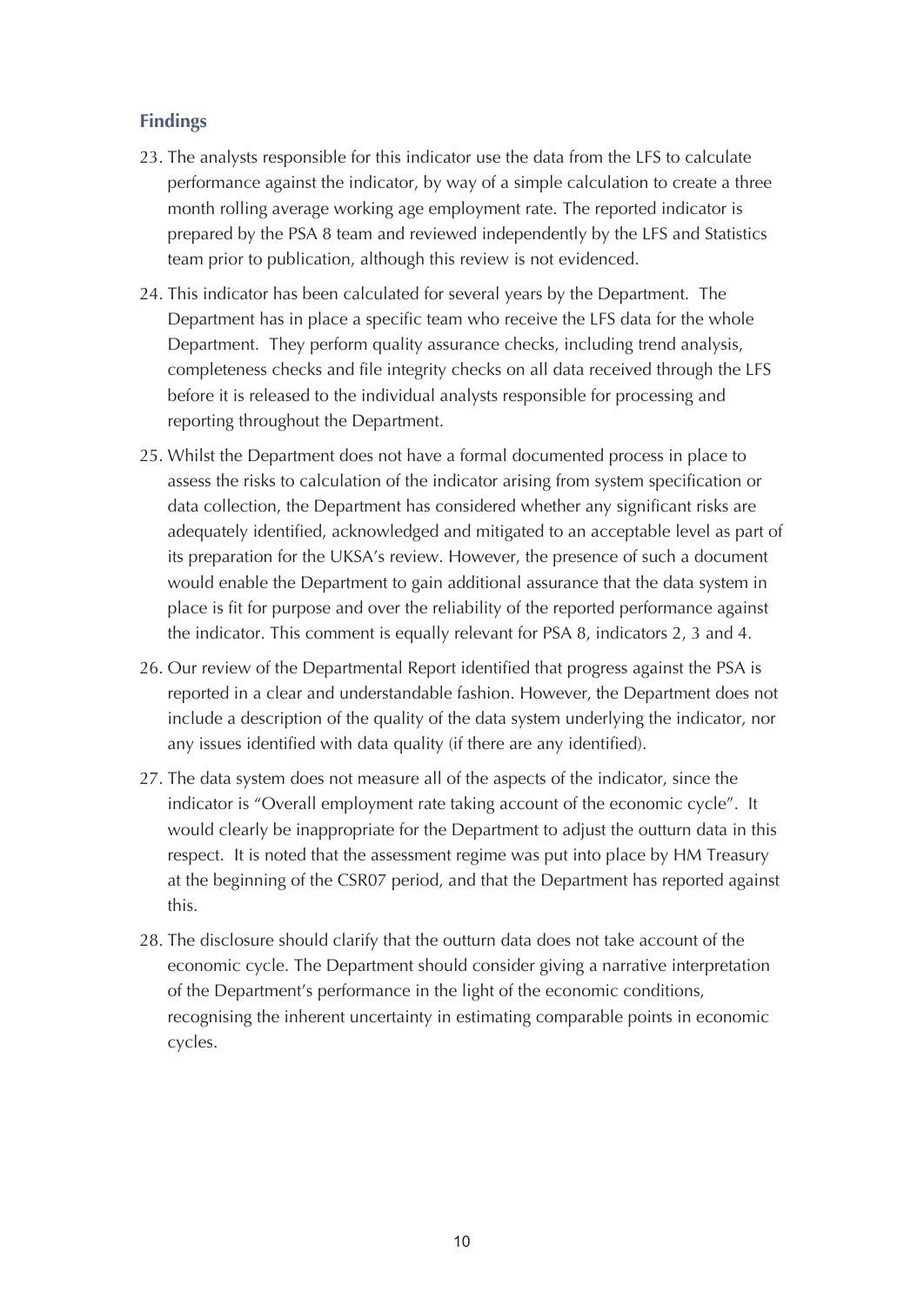**Indicator 8.2: A narrowing of the gap between the employment rates of the following disadvantaged groups and the overall rate: disabled people, lone parents, ethnic minorities, people aged 50 and over, the 15 per cent lowest qualified, those living in the most deprived local authority wards**

## **Conclusion: GREEN (Fit for purpose)**

29. We have concluded that the data system underlying this indicator is fit for the purpose of measuring and reporting performance against the indicator.

#### **Characteristics of the data system**

- 30. Performance against this indicator is determined by way of carrying out a simple calculation which identifies the gap between the two employment rates (i.e. between the rate for disadvantaged groups, as defined by the Department, and the overall rate) using data published by the ONS as a National Statistic, with minimal analysis or processing. The Department places reliance on the quarterly data quality measures reported by the UKSA to gain its own assurance over the quality of the data. Therefore the Department only carries out sense checks and analytical review of the data received by the ONS.
- 31. As for indicator 1, the data for this indicator is extracted from the LFS. This data is then subject to a minimal amount of processing within the Department, with a rolling average taken and comparison made between the overall rate and the rate for disadvantaged groups, allowing performance against the indicator to be determined.
- 32. In developing the data system for this indicator, the Department has given consideration to the various aspects of its specific definition, such as whether to use seasonally adjusted rates or not, the impact of timing of the disadvantaged groups data sets on achievement of the PSA, and what constitutes a statistically significant increase, in order to ensure that these are reflected appropriately in the data system and in the reported data.

#### **Findings**

33. This indicator has been calculated for several years by the Department. The Department has in place a specific team who receive and own the LFS data for the whole Department. They perform quality assurance checks, including trend analysis, completeness checks and file integrity checks on all data received through the LFS before it is released to the individual analysts responsible for processing and reporting throughout the Department.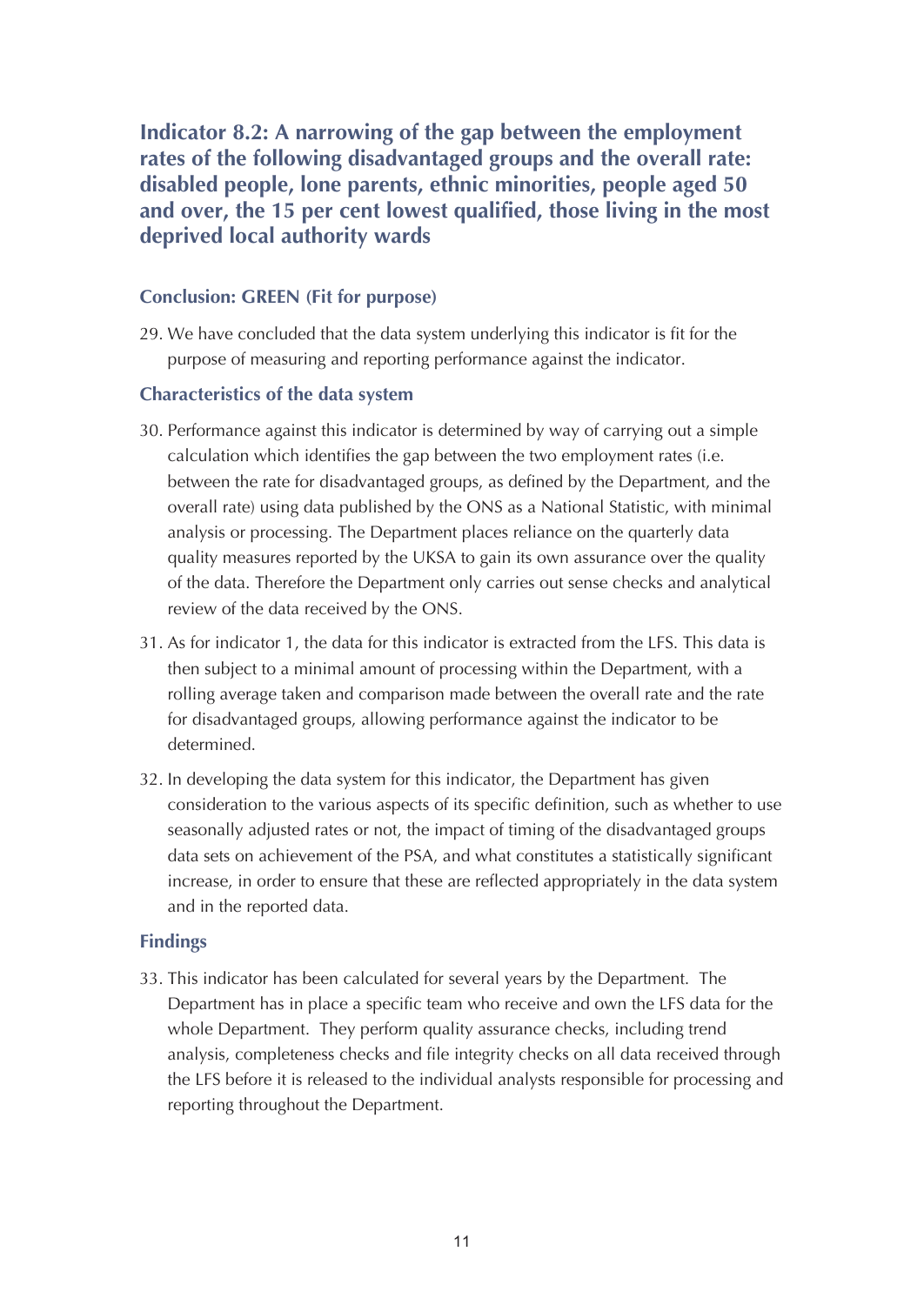- 34. The analysts responsible for this indicator use the data from the LFS to calculate performance against the indicator, by way of a simple calculation to create a three month rolling average working age employment rate.
- 35. The employment rates for disadvantaged groups are also derived from the LFS. This data goes through the same quality assurance procedures described above, the only difference being that these rates are calculated in the individual divisions before being utilised centrally by the PSA 8 team to measure achievement against the overall indicator. These rates are assessed for reasonableness by the LFS and Statistics team, including trend analysis and completeness checks.
- 36. The reported indicator is prepared by the PSA 8 team and reviewed independently by the LFS and Statistics team prior to publication, although this review is not evidenced.
- 37. Whilst the Department does not have a formal documented process in place to assess the risks to calculation of the indicator arising from system specification or data collection, the Department has considered whether any significant risks are adequately identified, acknowledged and mitigated to an acceptable level as part of its preparation for the UKSA's review. However, the presence of such a document would enable the Department to gain assurance that the data system in place is fit for purpose and over the reliability of the reported indicator.
- 38. Our review of the Departmental Report 2009 identified that progress against the PSA is reported in a clear and understandable fashion.

# **Indicator 8.3: A reduction in the number of people on working age out-of-work benefits**

# **Conclusion: GREEN (Fit for purpose)**

39. We have concluded that the data system underlying this indicator is fit for the purpose of measuring and reporting performance against the indicator.

# **Characteristics of the data system**

- 40. This indicator measures the number of people on working age out-of-work benefits. Data to measure performance against this indicator is a combination of 100 per cent administrative benefits data published by the ONS for Job Seeker's Allowance claimant count and the Department's Longitudinal Study data for other forms of benefit. There is minimal analysis or processing undertaken by the Department.
- 41. As the Department produces National Statistics, it is obliged to demonstrate compliance with the National Statistics Code of Practice. To this end, the Department is subject to review by the UKSA in Spring 2010. The Department is carrying out a complete review of the data system, including all formal procedures, in preparation for this review.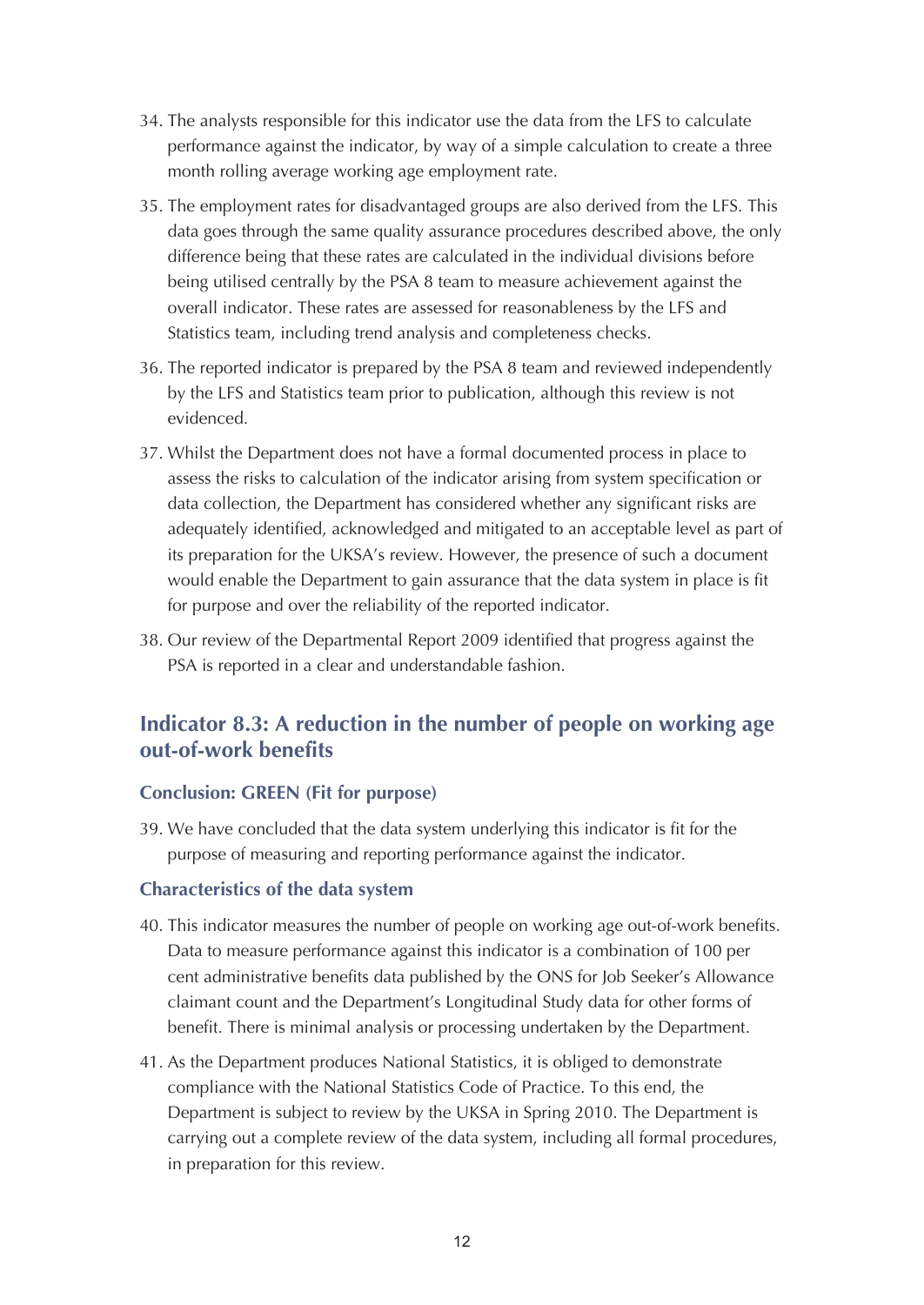42. The data for this indicator is extracted from two data streams: the ONS Job Seeker's Allowance claimant count and the Department's Longitudinal Study. This data is subject to a minimal amount of processing within the Department, allowing performance against the indicator to be determined robustly and in a consistent manner.

# **Findings**

- 43. Both of the data streams are produced from 100 per cent administrative data by DWP for the ONS, which then publishes the data, following quality assurance, as National Statistics. The analysts responsible for this indicator use this data to calculate performance against the indicator, by way of a simple calculation to create an aggregate of the two data streams, and to extract only the records of people of working age.
- 44. Whilst the Department does not have a formal documented process in place to assess the risks to calculation of the indicator arising from system specification or data collection, the Department has considered whether any significant risks are adequately identified, acknowledged and mitigated to an acceptable level as part of its preparation for the UKSA's review. However, the lack of robust formal assessment of the risks to specification of the data system and data collection, and the fact that the processes have not been in operation for a sufficient time to enable them to be considered embedded, may suggest that further strengthening is required. In addition, the presence of such a risk assessment would enable the Department to embed these processes and gain assurance that the data system in place is fit for purpose and over the reliability of the reported indicator. This comment is equally relevant for PSA 8, indicator 4.
- 45. Our review of the 2009 Departmental Report identified that progress against the PSA is reported in a clear and understandable fashion. However the Department does not include a description of the quality of the data system underlying the indicator, nor any issues identified with data quality, if any. By including this information the Department would enable users of the report to better understand any limitations in the data system and the implications of these limitations for interpreting outturn results.
- 46. From time to time the Department finds errors in the collected data sets. When this occurs these errors are not recorded or monitored to aid reoccurring issues to be indentified. Through increased monitoring the Department could identify patterns in the errors identified and ensure ongoing improvement of data quality.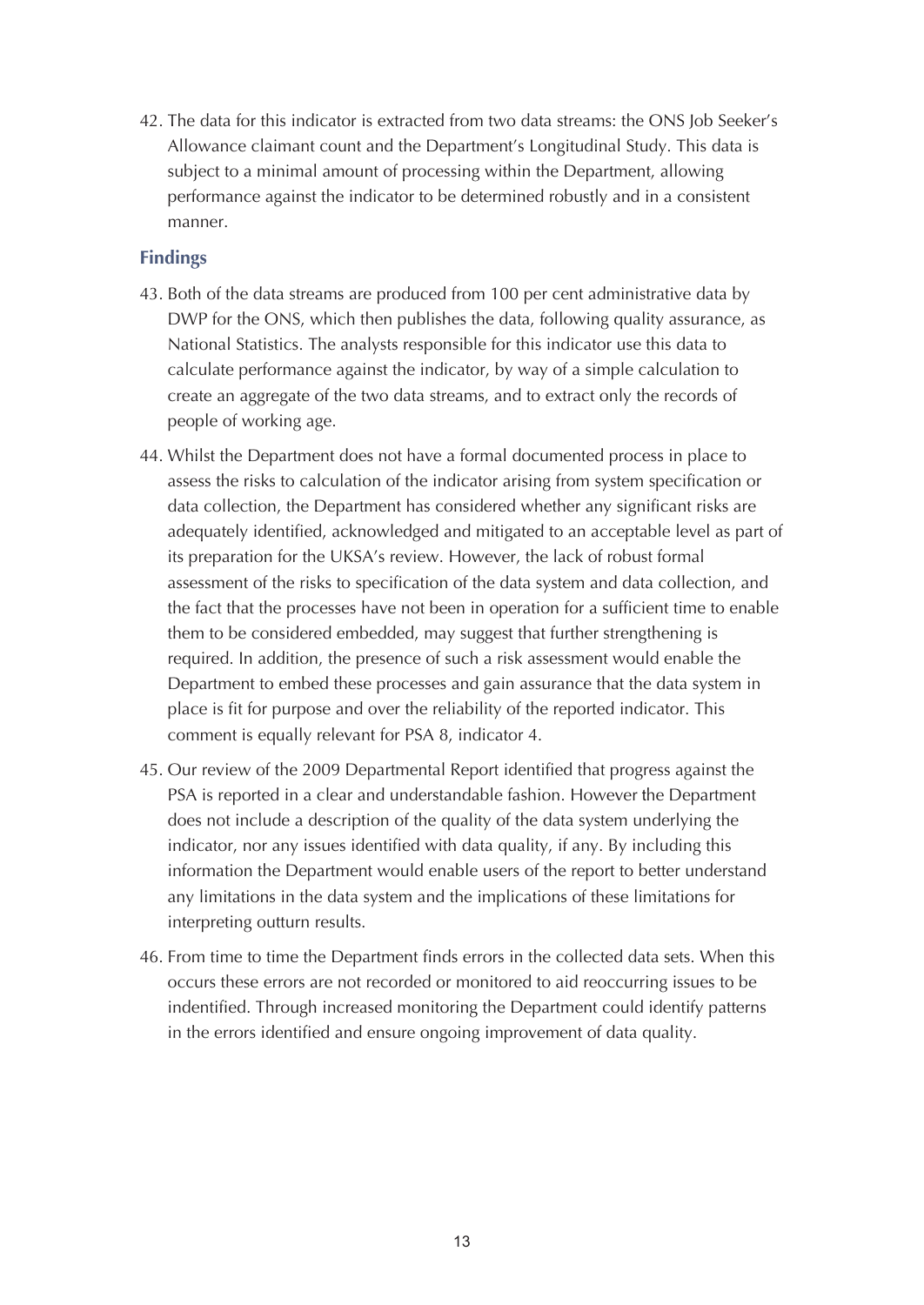# **Indicator 8.4: An increase in the proportion of people who leave benefit who stay off for a sustained period**

# **Conclusion: GREEN (Fit for purpose)**

47. We have concluded that the data system underlying this indicator is fit for the purpose of measuring and reporting performance against the indicator.

# **Characteristics of the data system**

- 48. This indicator measures the number of people on working age out-of-work benefits who stay off benefits for a sustained period of time. Data to measure performance against this indicator is a combination of 100 per cent administrative benefits data published by the ONS for Job Seeker's Allowance claimant count and the Department's Longitudinal Study data for other forms of benefit. There is minimal analysis or processing undertaken by the Department.
- 49. The data for this indicator consists of all relevant data from the Departmental benefit systems and is analysed within the DWP's Longitudinal Study. This data is subject to pre-coded procedures within the Department which, once set up correctly, allow performance against the indicator to be determined robustly and in a consistent manner.
- 50. In developing the data system for this indicator, the Department has given consideration to the various aspects of its specific definition, such as what constitutes a sustained period and what constitutes a statistically significant increase, in order to ensure that these are reflected appropriately in the data system and in the reported data. The Department carries out its analysis using data on claimants who cease receiving benefit in February, May, August and November, following up each case six months later to determine the extent to which claimants have stayed off benefits.

# **Findings**

- 51. The data stream is produced from 100 per cent administrative data by DWP for the ONS, which then publishes the data, following quality assurance, as National Statistics. The analysts responsible for this indicator use this data to calculate performance against the indicator.
- 52. An error was discovered by the Department in the code used to calculate the indicator that resulted in previously reported data being incorrect. In its following report the error was disclosed by the Department, the indicator retrospectively adjusted and a paper produced by the Department to explain the error and its resolution. This resulted in a full review by the Department's Information Directorate into the specification, collection and processing of the data.